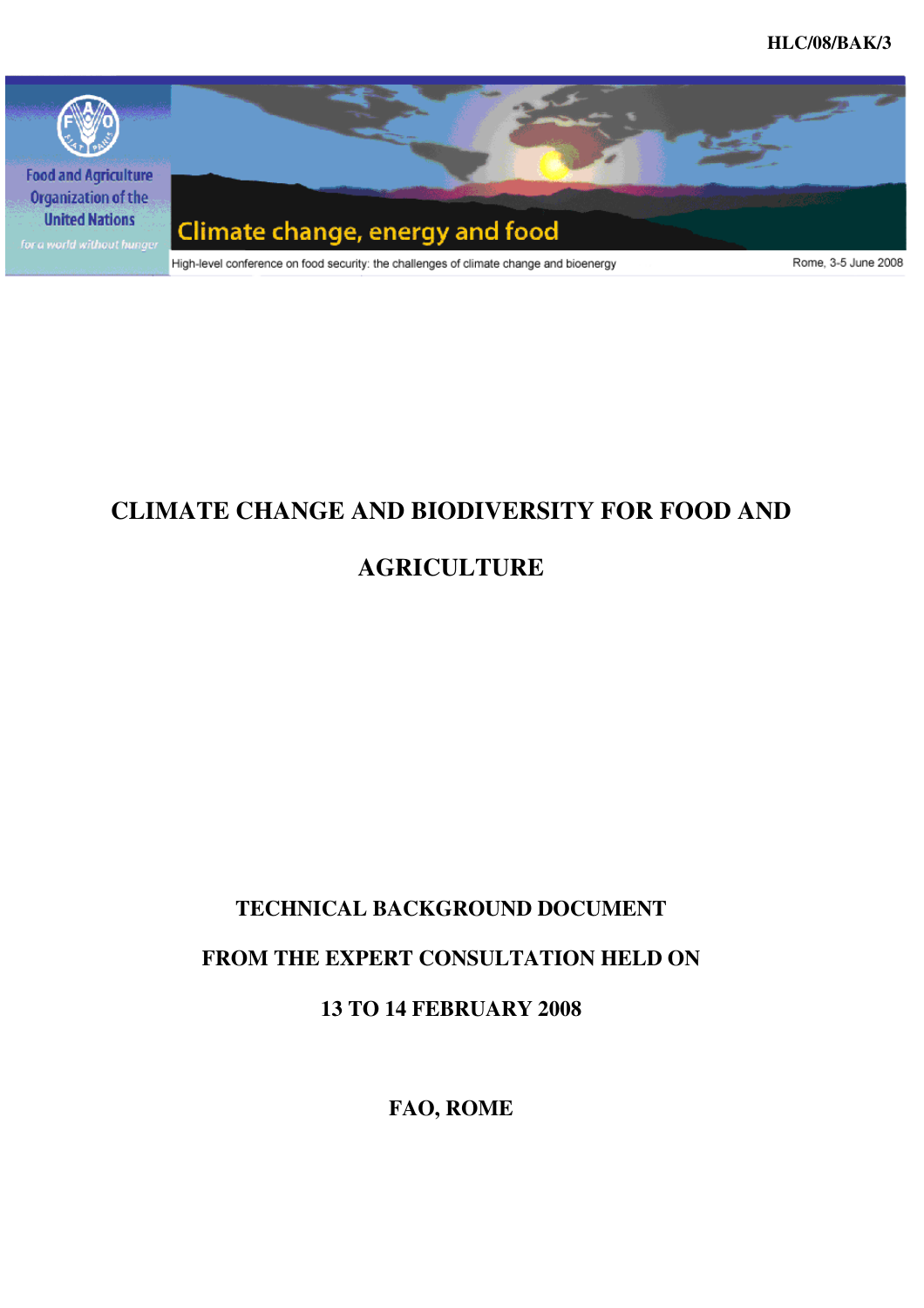# **CLIMATE CHANGE AND BIODIVERSITY FOR FOOD AND AGRICULTURE**

# **Introduction**

On February 2008, FAO and Bioversity International held an international workshop on Climate Change and Biodiversity for Food and Agriculture, in partnership with the Platform for Agrobiodiversity Research (PAR) and the Secretariat of the Convention on Biological Diversity. The aim of the workshop was to contribute to the on-going debates of the international community on climate change, food security and biodiversity.

Biodiversity for food and agriculture includes the variability among living organisms contributing to food and agriculture, including also the forestry and fisheries sectors. This concept includes diversity within species, between species and of ecosystems. While biodiversity for food and agriculture will be significantly affected by climate change, it will also be an important element in the development of production strategies to meet the challenges of climate change.

Unfortunately, biodiversity for food and agriculture and climate change have rarely been discussed together. Previous global assessments on climate change dealt with the possible impacts of climate change on biodiversity, ecosystem services and food and agriculture separately. So far, there has been little systematic attempt to explore the threats posed by climate change to the biodiversity most important to food security, and on the crucial role biodiversity for food and agriculture will have in responses to climate change. The organizers of this workshop, therefore, decided to focus the agenda and discussions of the workshop on two key themes where biodiversity interfaces with climate change: the ecosystems services provided by agricultural biodiversity and genetic resources for food and agriculture.

This document will inform FAO's High Level Conference on World Food Security: the Challenges of Climate Change and Bioenergy, to be held 3-5 June 2008. It briefly summarizes key findings and identifies some suggestions for responding to climate change through the conservation and sustainable use of biodiversity for food and agriculture.

This synthesis could also inform, where relevant, discussions on future work of FAO, particularly the Commission on Genetic Resources for Food and Agriculture and the International Treaty on Plant Genetic Resources for Food and Agriculture. The document will also inform the work of Bioversity International and of the Platform for Agrobiodiversity Research which seeks to identify gaps and research needs in relation to climate change and biodiversity. Relevant information may also feed into other processes, such the Convention on Biological Diversity.

# **Climate change and biodiversity for food and agriculture: key findings**

#### *Ecosystem services provided by agricultural biodiversity*

Agricultural biodiversity provides a number of benefits within production systems. These include benefits associated with production and productivity, agro-ecosystem function, and human well-being, as summarized in Table 1. Thus agricultural biodiversity contributes directly to production and productivity, ecosystem function and human well-being.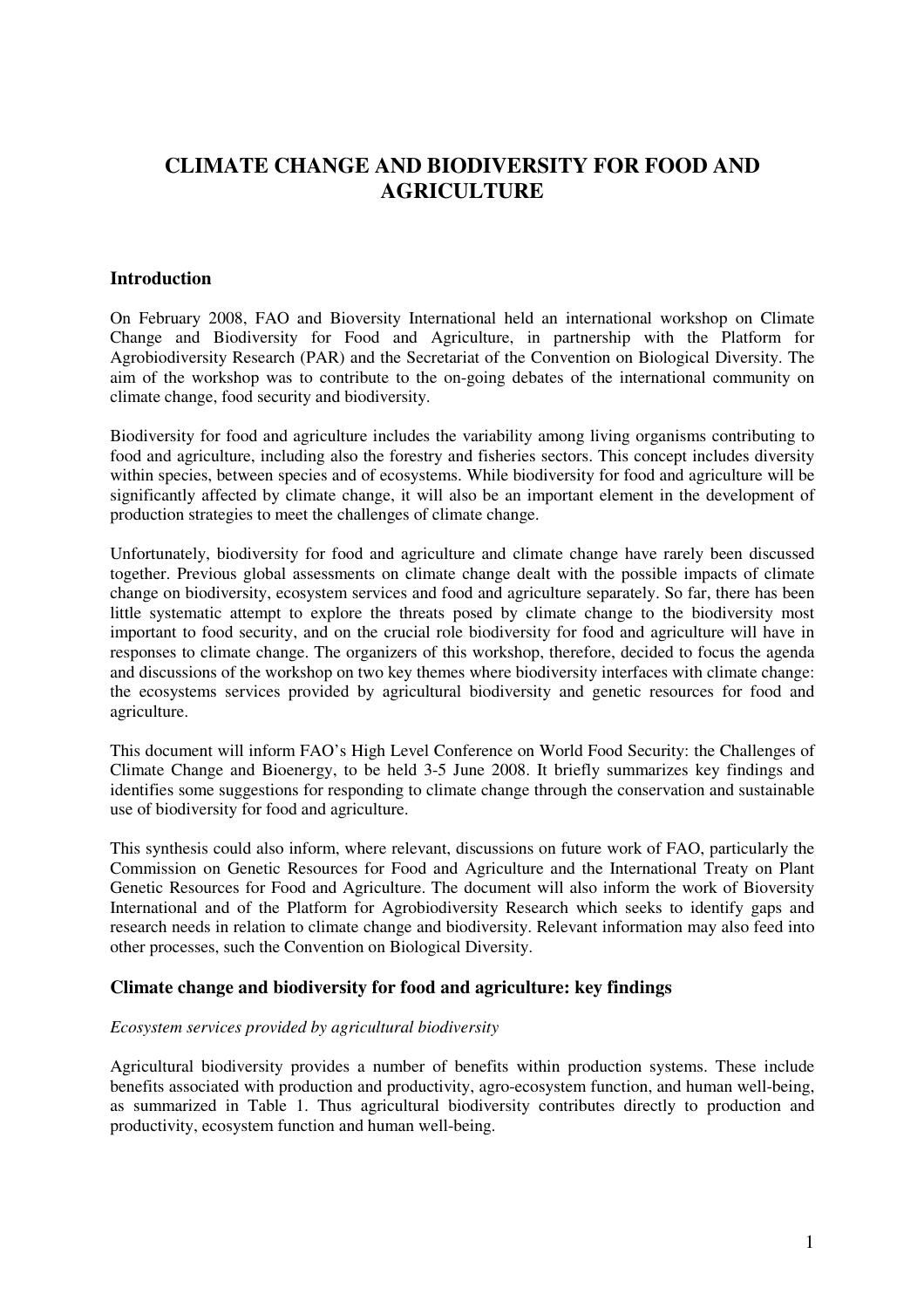| <b>Provisioning</b>                                                                                                                                                                                                                                                  | <b>Regulating</b>                                                                                                                                                                         | <b>Supporting</b>                                                                                          | <b>Cultural</b>                                                                                                                                        |  |  |
|----------------------------------------------------------------------------------------------------------------------------------------------------------------------------------------------------------------------------------------------------------------------|-------------------------------------------------------------------------------------------------------------------------------------------------------------------------------------------|------------------------------------------------------------------------------------------------------------|--------------------------------------------------------------------------------------------------------------------------------------------------------|--|--|
| Food and nutrients<br>$\bullet$<br>Fuel<br>Animal feed<br>$\bullet$<br>Medicines<br>$\bullet$<br>Fibres and cloth<br>$\bullet$<br>Materials for<br>$\bullet$<br>industry<br>Genetic material for<br>$\bullet$<br>improved varieties<br>and yields<br>Pest resistance | Pest regulation<br>Erosion control<br>٠<br>Climate<br>$\bullet$<br>regulation<br>Natural hazard<br>$\bullet$<br>regulation<br>(droughts, floods)<br>and fire)<br>Pollination<br>$\bullet$ | Soil formation<br>$\bullet$<br>Soil protection<br>٠<br>Nutrient cycling<br>٠<br>Water cycling<br>$\bullet$ | Sacred groves as<br>food and water<br>sources<br>Agricultural<br>lifestyle<br>varieties<br>Genetic material<br>reservoirs<br>Pollinator<br>sanctuaries |  |  |

**Table 1: Biodiversity benefits to agriculture through ecosystem services** 

Adapted from UNEP, 2007. *Global Environment Outlook. GEO 4: environment for development.* United Nations Environment Programme. Malta. p. 172.

The 2005 Millennium Ecosystem Assessment estimated that by the end of this century, climate change will be the main driver of biodiversity loss<sup>1</sup> Along with predicting a higher risk of extinctions, the Intergovernmental Panel on Climate Change (IPCC) reports that temperature increases will impact ecosystem functioning, including those important for food supply. The latest IPCC Report concludes, with high confidence:

*For increases in global average temperature exceeding 1.5-2.5°C and in concomitant atmospheric carbon dioxide concentrations, there are projected to be major changes in ecosystem structure and function, species' ecological interactions, and species' geographical ranges, with predominantly negative consequences for biodiversity, and ecosystem goods and services e.g., water and food supply<sup>2</sup>* 

The IPCC also reports that, by 2100, the resilience of many ecosystems (their ability to adapt naturally) is likely to be exceeded by an unprecedented combination of change in climate, associated disturbances such as flooding, drought, wildfire, insects, ocean acidification, and other global change drivers such as land-use change, pollution, over-exploitation of resources)<sup>3</sup>. Smallholder and subsistence farmers, pastoralists and fisherfolk are likely to suffer complex, localized impacts of climate change<sup>4</sup>.

It is therefore very likely that climate change will affect the ecosystem services provided by agricultural biodiversity. This impact will be different for the different components of agricultural biodiversity. There will be mismatches in response times to climate change between interacting species (plant and pest). Certain genotypes will be favoured against others and communities within agro-ecosystems will reshuffle. This means potentially that there will be trophic decoupling of food webs and disruption of mutualism and evolutionary processes, leading to loss of functional biodiversity and to localized impacts in the delivery of ecosystem services such as lack of pollination,

 1 1 Millennium Ecosystem Assessment, 2005. *Ecosystems and Human Well-being: Biodiversity Synthesis*. World Resources

Institute, Washington, DC 2 4 IPCC, 2007: *Summary for Policymakers*. In: *Climate Change 2007: Impacts, Adaptation and Vulnerability. Contribution of Working Group II to the Fourth Assessment Report of the Intergovernmental Panel on Climate Change*, Cambridge University Press, Cambridge, UK, page 11.

<sup>&</sup>lt;sup>3</sup> . *ibid*<br><sup>4</sup> Easterling, W.E., P.K. Aggarwal, P. Batima, K.M. Brander, L. Erda, S.M. Howden, A. Kirilenko, J. Morton, J.-F. Soussana, J. Schmidhuber and F.N. Tubiello, 2007: *Food, fibre and forest products*. *Climate Change 2007: Impacts, Adaptation and Vulnerability. Contribution of Working Group II to the Fourth Assessment Report of the Intergovernmental Panel on Climate Change*, M.L. Parry, O.F. Canziani, J.P. Palutikof, P.J. van der Linden and C.E. Hanson, Eds. Cambridge University Press, Cambridge (UK), page 275.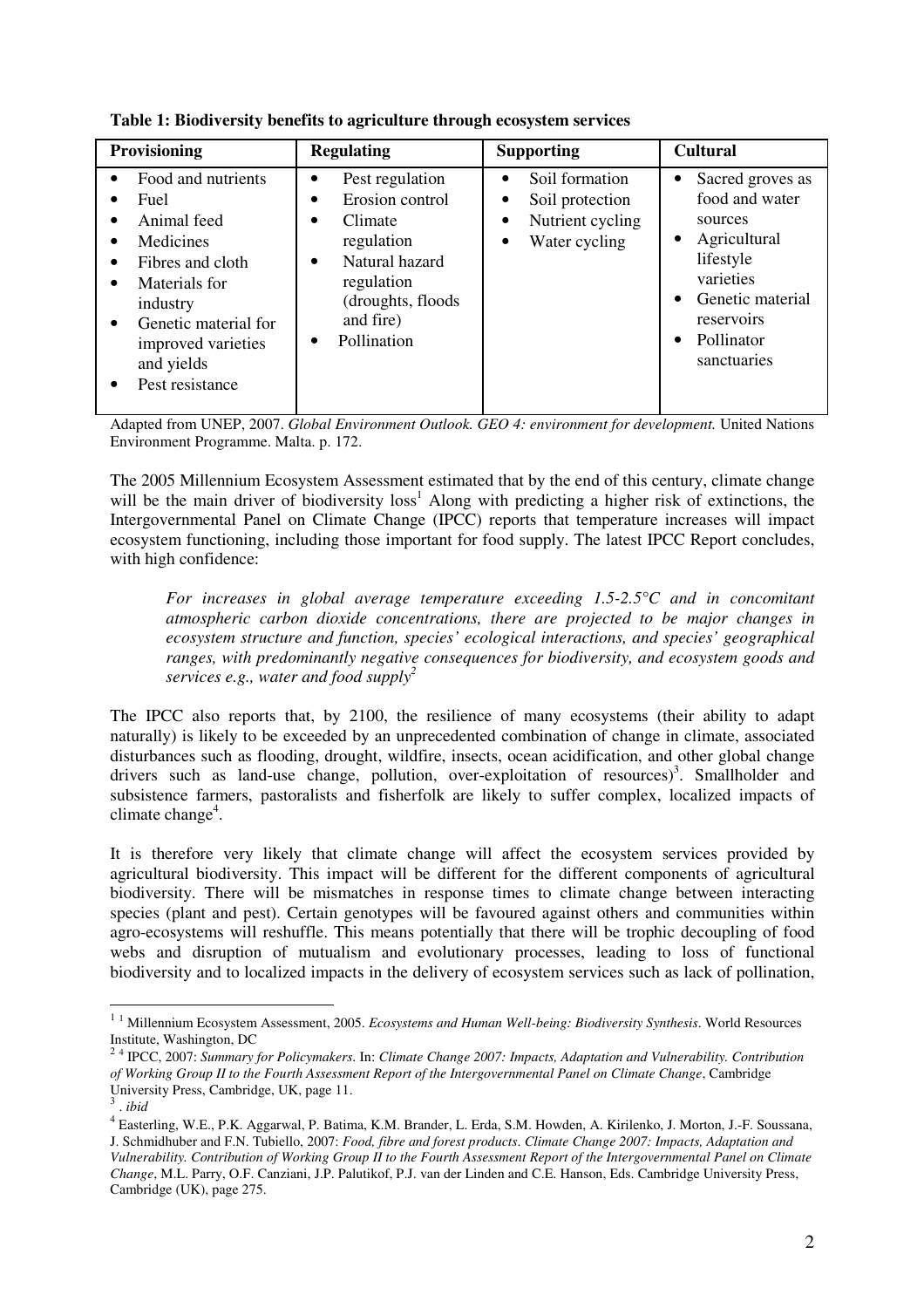loss of soil biodiversity and capacity for nutrient cycling, or loss of natural biological control leading to potential new pest outbreaks.

Agricultural biodiversity has never been properly integrated in agricultural adaptation strategies to climate change, which creates a challenge for the future. Enhancing ecosystem services through use of agricultural biodiversity will be crucial, given that it contributes to adaptation, mitigation and resilience.

- *Adaptation:* good management of agricultural biodiversity allows production systems to adapt to changing conditions while maintaining productivity. Enabling the sustainable use of agricultural biodiversity has a huge potential for developing win-win strategies with multiple benefits such as coping with climate change, conserving biodiversity and improving human well-being.
- *Mitigation:* Agricultural soils are important carbon sinks with great potential to mitigate climate change and soil biodiversity plays an important role in soil carbon cycles. Better understanding and management of soils have potential to bring important conservation and use benefits, mitigate climate change, avoid land degradation, and improve water retention and productivity. Biologically based agricultural systems that require less external energy input could also contribute to mitigating climate change.
- *Resilience:* extreme climate events will increase disturbance of agro-ecosystems, which can be buffered through the sustainable use of agricultural biodiversity.

#### *Genetic resources for food and agriculture*

 $\overline{a}$ 

The IPCC asserts that roughly 20 to 30 percent, varying from 1 percent to 80 percent among regional biotas of species assessed so far (in an unbiased sample), are likely to be at increasingly high risk of extinction as global mean temperature exceed 2 to  $3^\circ$  C above pre-industrial levels.<sup>5</sup> Loss of biodiversity will affect food and agriculture, and may well lead to significant losses of genetic diversity within the species most important for food and agriculture.

Genetic resources are the living material that local communities, breeders and researchers use to adapt to changing socio-economic needs and ecological challenges. Maintaining and using a wide basket of genetic diversity at a time of climate change will be an essential insurance policy for the food and agriculture sectors.

With climate change, the value of genetic resources for food and agriculture will increase in the near future. Many of these resources will become more threatened, as global climate change will erode genetic diversity and destabilize food ecosystems significantly. A brief analysis of trends in loss of genetic diversity at a time of climate change is given in Appendix 1.

The sustainable use of genetic resources for food and agriculture will be the foundation for many of the adaptation strategies required in food and agriculture. In order to adapt to climate change, plants and animals important for food security will need to adjust to abiotic changes such as heat, drought, floods and salinity. As climate change brings new pest and diseases, new resistances will be required for animal breeds, fish breeds and crop and forest varieties. Genetic diversity which is currently underutilized may become more attractive to farmers as a result of climate change. A summary of the usefulness of genetic diversity in food and agriculture in adapting to climate change impacts in production systems is given in Table 2.

<sup>&</sup>lt;sup>5</sup> Fischlin, A., G.F. Midgley, J.T. Price, R. Leemans, B. Gopal, C. Turley, M.D.A. Rounsevell, O.P. Dube, J. Tarazona, A.A. Velichko, 2007: *Ecosystems, their properties, goods, and services*. *Climate Change 2007: Impacts, Adaptation and Vulnerability. Contribution of Working Group II to the Fourth Assessment Report of the Intergovernmental Panel on Climate Change*, M.L. Parry, O.F. Canziani, J.P. Palutikof, P.J. van der Linden and C.E. Hanson, Eds. Cambridge University Press, Cambridge, page 213.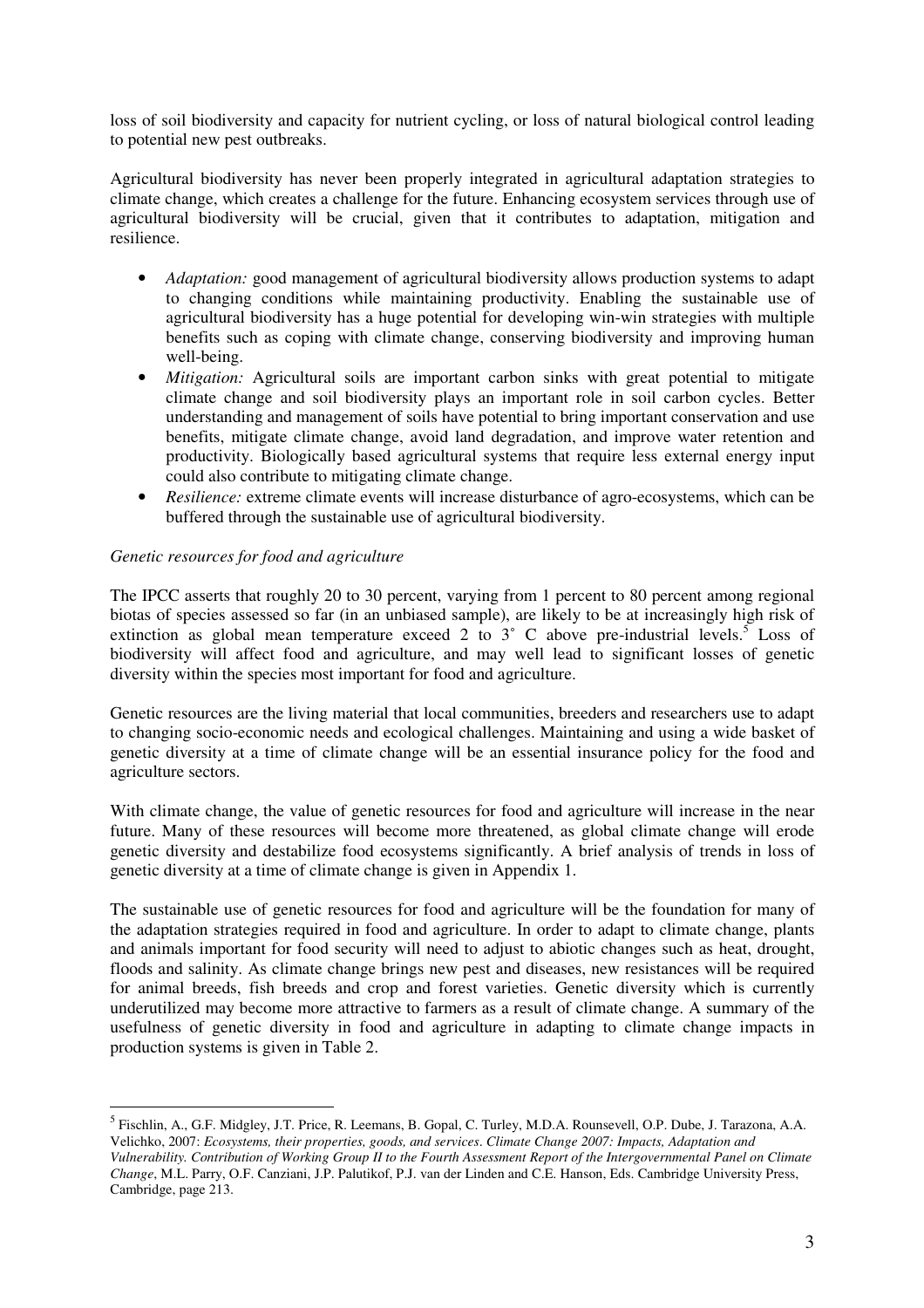| <b>Adaptation to</b>           |              |                           | <b>Genetic Diversity Usefulness</b> | <b>Examples of traits and</b> |                                                                                                                                                                                                                                                                                                                                                                                                                                                                                                                                                                                                                                                                                                                                                           |  |  |  |
|--------------------------------|--------------|---------------------------|-------------------------------------|-------------------------------|-----------------------------------------------------------------------------------------------------------------------------------------------------------------------------------------------------------------------------------------------------------------------------------------------------------------------------------------------------------------------------------------------------------------------------------------------------------------------------------------------------------------------------------------------------------------------------------------------------------------------------------------------------------------------------------------------------------------------------------------------------------|--|--|--|
|                                | <b>Plant</b> | <b>Animal</b>             | Forestry                            | <b>Aquatic</b>                | management practices                                                                                                                                                                                                                                                                                                                                                                                                                                                                                                                                                                                                                                                                                                                                      |  |  |  |
|                                |              |                           | <b>Genetic Resources</b>            |                               |                                                                                                                                                                                                                                                                                                                                                                                                                                                                                                                                                                                                                                                                                                                                                           |  |  |  |
| abiotic<br>New<br>stress       | X            | $\boldsymbol{\mathrm{X}}$ | X                                   | $\mathbf X$                   | Adaptation of crop varieties to<br>$\bullet$<br>allow new timing of sowing or<br>harvesting.<br>Improvement of crops to increase<br>water use efficiency, tolerance to<br>heat stress or use of nutrients.<br>Establishment of forest breeding<br>$\bullet$<br>populations with different<br>relationships between latitude and<br>temperature climate.<br>Selection of animal breeds with<br>$\bullet$<br>effective thermoregulatory<br>control.<br>Use of fish species and strains<br>٠<br>adapted to low quality waters.<br>Use of underutilized species,<br>٠<br>breeds or varieties adapted to<br>harsh environments.<br>Community-based management<br>$\bullet$<br>of a wide portfolio of plant<br>genetic diversity to allow<br>adaptive capacity. |  |  |  |
| biotic<br><b>New</b><br>stress | X            | X                         | X                                   | X                             | Use of disease-resistant cultivars,<br>$\bullet$<br>multilines or farmers' composite<br>mixtures to strengthen crop<br>resilience and resistance.<br>Enhancement of the resistance or<br>$\bullet$<br>tolerance to disease by<br>management of animal genetic<br>resources.<br>Use of diversification strategies<br>to increase the number of species<br>and genetic diversity being<br>farmed to reduce vulnerability.                                                                                                                                                                                                                                                                                                                                   |  |  |  |
| Extreme<br>climate events      | X            |                           | X                                   |                               | Breeding of boreal forest species<br>$\bullet$<br>to control timing of spring growth<br>to avoid late frosts.<br>Use of genetic diversity of fire-<br>$\bullet$<br>tolerant forest species.<br>Community conservation of<br>$\bullet$<br>particular local varieties adapted<br>to cope with extreme climatic<br>events.                                                                                                                                                                                                                                                                                                                                                                                                                                   |  |  |  |

### **Table 2: Using Genetic Diversity to adapt to Climate Change**

Most examples described have been taken from two sources:

FAO. 2007. *The State of the World's Animal Genetic Resources for Food and Agriculture*. Rome (Italy). FAO. 1998. *The State of the World's Plant Genetic Resources for Food and Agriculture*. Rome (Italy).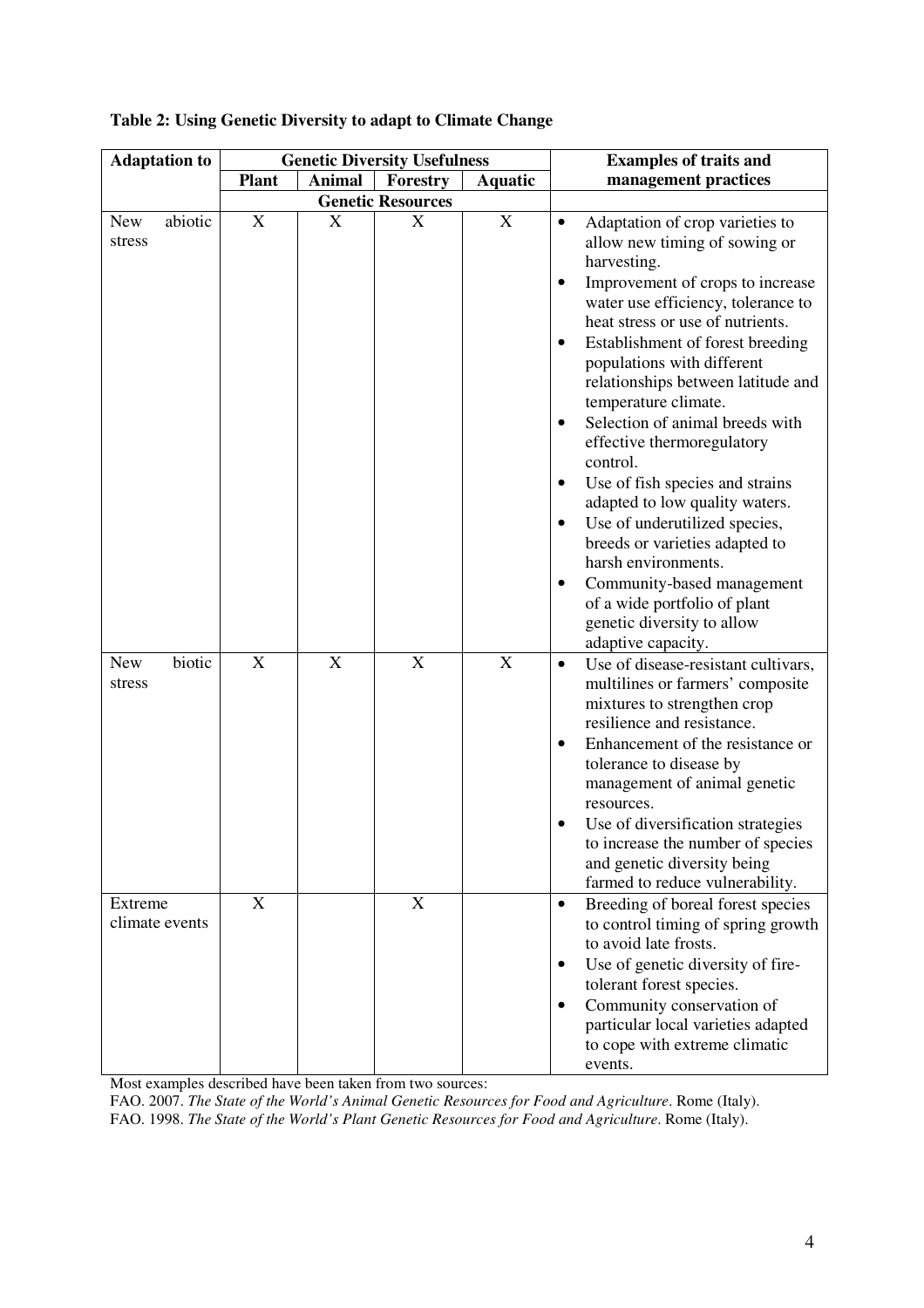The suitability and distributions of species and genotypes in food production systems will change greatly as well as the distribution in ecosystems of many wild relatives of species relevant to food and agriculture. Many rain-fed crops in tropical areas may approach their maximum temperature tolerance if temperature increases. An increase in temperature may also reduce the area suitable for some crop species in certain regions, while it may expand the areas in other regions. The suitability of current crop genotypes to local conditions will therefore change in both positive and negative ways, depending on the crop and region, but it will affect many production systems. Similar trends can be observed in animal husbandry, with some species substitution already occurring in some drought prone areas in Africa (camels substituting goats, sheep or cattle). Countries will increasingly depend on food species and genetic diversity from other countries and regions to adapt their food and agriculture. Interdependence among countries will increase as a result of climate change, as indicated in Table 3.

|        | Table 3: Country interdependence on genetic resources for food and agriculture with climate |  |  |  |  |
|--------|---------------------------------------------------------------------------------------------|--|--|--|--|
| change |                                                                                             |  |  |  |  |

|                    | Selected examples                                                                     |
|--------------------|---------------------------------------------------------------------------------------|
| Plant<br>genetic   | Loss of potato crop wild relatives in South America will reduce the genetic           |
| resources          | portfolio available for future breeding worldwide.                                    |
| Animal<br>genetic  | Many breeds cannot be genetically improved fast enough to adapt to climate            |
| resources          | change. Consequently, livestock keepers will need to be able to access to a wide      |
|                    | portfolio of genetic resources. Movement of breeds with desired traits will occur,    |
|                    | increasing the flow of genetics, in particular South-South exchange.                  |
| Forest<br>genetic  | In temperate forests, local extinctions of certain forest species in its southern     |
| resources          | distribution range will negatively impact the adaptation strategies of the species in |
|                    | its central distribution range, as genetic diversity from the South may be needed to  |
|                    | enable the adaptation capacity to new climatologic conditions.                        |
| Aquatic<br>genetic | Loss of genetic diversity of Tilapia species in Africa may significantly decrease     |
| resources          | the breeding options of these species worldwide, but particularly in Asia, where it   |
|                    | is an important protein resource for the poor.                                        |

# **Biodiversity for food and agriculture: key suggestions to respond to climate change**

*Developing the knowledge basis to monitor biodiversity trends and associated risks* 

# **Assessment**

Analyzing whether climate change may constitute a threat for biodiversity in the future requires understanding the extent and distribution of biodiversity for food and agriculture, and its vulnerability and adaptation patterns. Matching this information with that available from climate change models will be a basic requirement to inform conservation and adaptation strategies. Lack of characterization and evaluation of genetic resources for food and agriculture will be an obstacle in developing adaptation mechanisms to climate change. Evaluation is currently an important bottleneck across all types of genetic resources. Improving information systems for genetic resources and the dissemination of relevant information to users will be an important priority for the future.

# Suggestions for future action

- Improve biodiversity national inventories to include relevant spatial information assessing threats caused by climate change to species, populations or genotypes of relevance to food and agriculture.
- Improve knowledge on the genetic processes, such as geneflow, introgression, local populations and extinctions that allow or undermine species adaptation to climate change of relevant biodiversity for food and agriculture.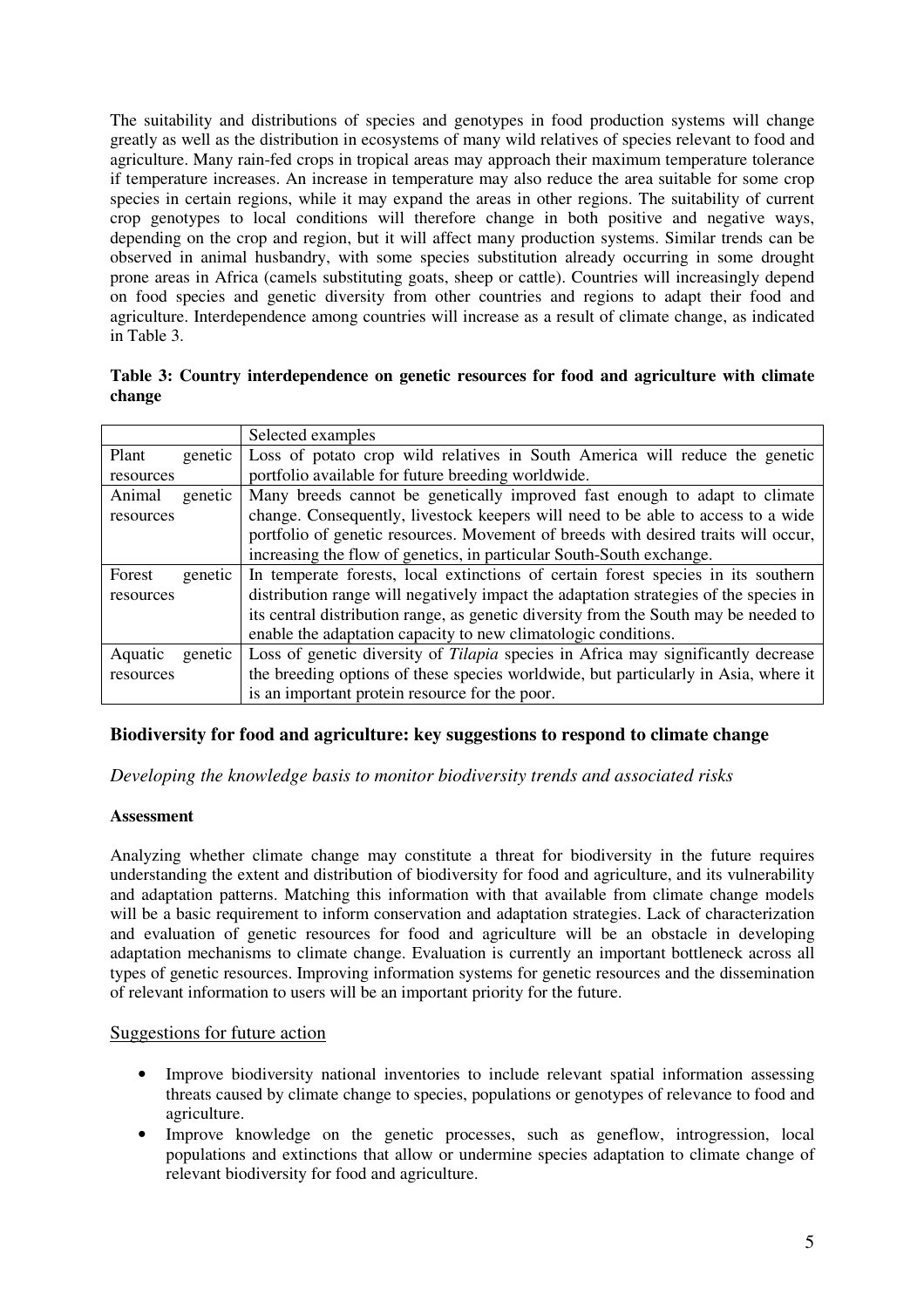- Undertake predictive modelling of future distribution of genetic resources for food and agriculture under different climate change scenarios to inform national strategies.
- Develop biodiversity monitoring plans to analyze changes in delivery of ecosystem services due to climate change in specific farming systems, to inform place-based adaptation strategies.
- Strengthen characterization and evaluation of genetic resources for food and agriculture as a fundamental basis to enable sustainable use.
- Develop or strengthen information systems on genetic resources, including early warning systems.

#### *Mainstreaming: inter-sectorial cooperation and integrated planning*

#### **Assessment**

Biodiversity for food and agriculture and climate change have rarely been discussed in the same context. Previous global assessments on climate change have dealt with its possible impacts on food security and on biodiversity, but, so far, there has been no comprehensive analysis at the global level of the threats posed by climate change to the biodiversity most important to food security and on the crucial role biodiversity for food and agriculture can play to respond to climate change. On the other hand, previous global assessments of the status and trends of biodiversity for food and agriculture had limited focus on climate change.

Given its potential to contribute to coping with climate change, the sustainable management of biodiversity for food and agriculture should be made a basic component of adaptation strategies.

#### Suggestions for future action

- Improve cooperation between the United Nations Framework Convention on Climate Change and relevant biodiversity forums, such as the Commission on Genetic Resources for Food and Agriculture, the International Treaty on Plant Genetic Resources for Food and Agriculture and the Convention on Biological Diversity.
- Integrate climate change dimensions into future global assessments on biodiversity for food and agriculture, so that the findings can inform future climate change assessments by incorporating agricultural biodiversity perspectives.
- Develop integrated strategies to tackle climate change adaptation and mitigation, food security and rural development, and the sustainable management of biodiversity. In doing so, identify opportunities to deliver these triple dividends, but also the trade-offs and conflicts and ways to resolve them.

#### *Building adaptive capacity through biodiversity management in farming systems*

#### **Assessment**

Improving our understanding of the ecosystem services provided by agricultural biodiversity and of how these may be affected by climate change will be a key element in the development of place-based sustainable agricultural responses to climate change. Responses will need to be dynamic given the complex changes occurring at different scales, as explained above.

Smallholder and subsistence farmers or pastoralists are likely to suffer complex, localized impacts of climate change. These vulnerable communities are among those most dependent on biodiversity and on the provision of ecosystem services to guarantee their livelihoods and well-being. Farmers and local and indigenous communities adapt to change continuously, and agricultural biodiversity, especially crop and livestock diversity, has traditionally formed an important element of farmer risk management strategies. Strengthening farmer adaptation strategies, their ecological knowledge and local institutions will enable development of more effective adaptation strategies to climate change. It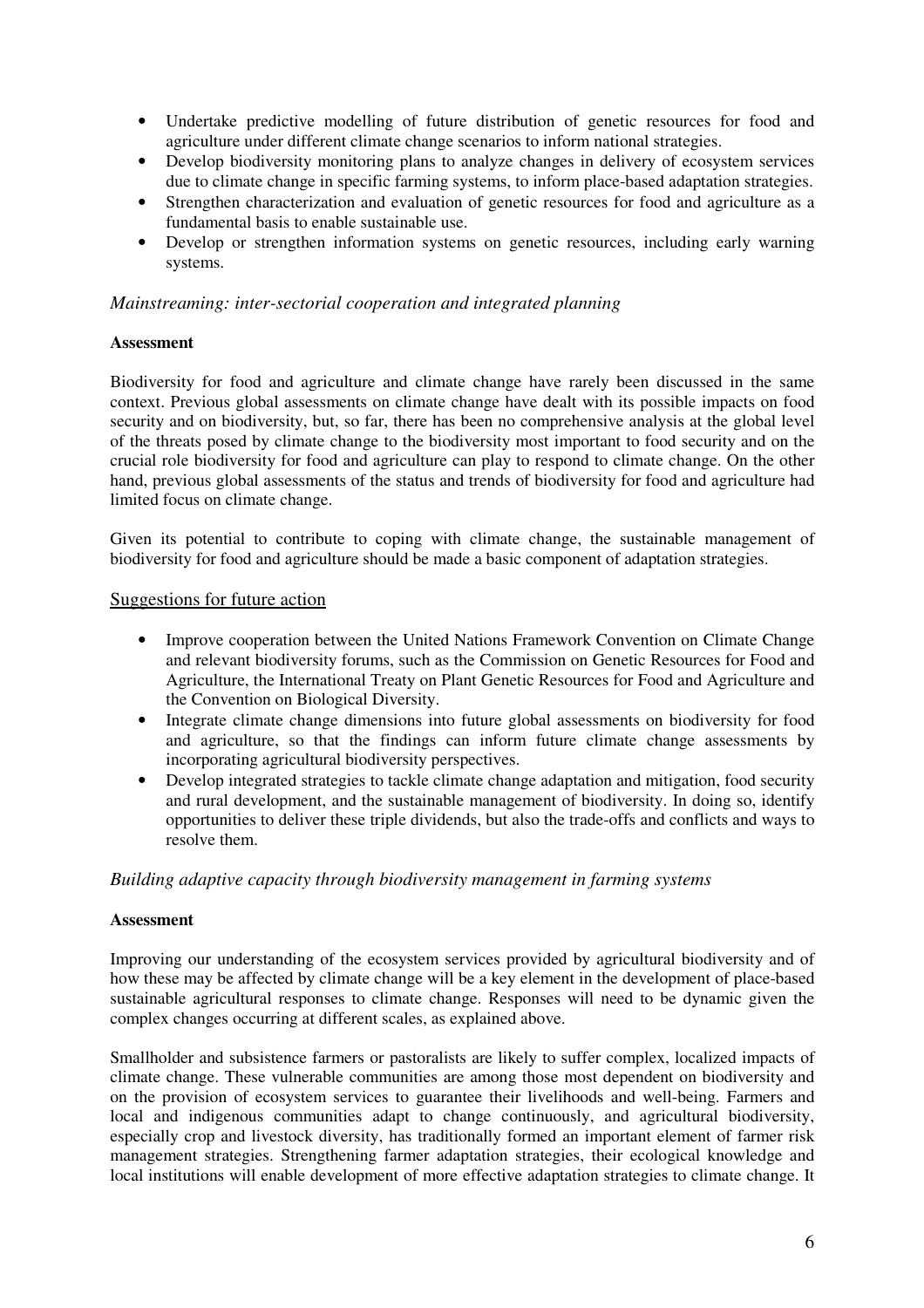will also allow farmers and rural communities to play a role in climate change discussions and policy. Developing local response strategies will depend on the complementary knowledge of farmers and researchers.

### Suggestions for future action

- Identify which agro-ecosystems, components or properties of agricultural biodiversity are most or least sensitive to climatic variability.
- Downscale climate change data to allow informed decisions on biodiversity planning by farmers and rural communities.
- Put in place long-term monitoring of functional agricultural biodiversity in production systems and identify key biodiversity indicators to facilitate such monitoring.
- Promote local institutions to manage agricultural biodiversity and strengthen community capacity to access genetic resources and associated information to cope with climate change.
- Strengthen the dissemination of knowledge, appropriate technologies and tools to improve management practices related to agricultural biodiversity and ecosystem services.

# *Developing climate-change informed plans and policies for genetic resources for food and agriculture*

#### **Assessment**

Very few national and international programmes on genetic resources for food and agriculture factor climate change into their conservation and sustainable use strategies. Lack of information is currently an obstacle, but available data suggest that there are serious challenges to confront, as climate change is likely to cause a significant and irreversible loss of the genetic diversity that is critical for the sustainability of the food and agriculture sector.

Both *ex situ* and *in situ* conservation will need further support to guarantee the availability of genetic diversity needed for future generations to adapt to climate change. *In situ* and on-farm conservation measures will need to guarantee the dynamic evolution of genetic diversity to changing conditions. However, there will be regions and species for which the rate of change caused by climate change may be greater than the natural capacity of certain species and populations to adapt or move, and human intervention will be needed to prevent accelerated genetic erosion, in particular through *ex situ* conservation. However, *ex situ* conservation should be considered a complementary strategy to *in situ* conservation and not substitute for it. The challenge is how to develop an overall integrated approach to conservation and use which will be cost-effective and, at the same time, safeguard as much diversity for the future as possible throughout climate change.

The sustainable use of genetic resources for food and agriculture is the foundation for many of the climate-change adaptation strategies required in food and agriculture. Farmers and rural communities will require genotypes adapted to multiple new stresses, from drought to new pests and diseases. Onfarm management of genetic diversity has traditionally allowed farmers to cope with adversity. Breeding is a long-term process, so preparing to adapt to climate change requires planning. Given that climate change will increase the frequency of extreme climate events, measures should be taken to rehabilitate agricultural systems with locally adapted genotypes after disasters.

With climate change, countries will increasingly depend on genetic resources from other countries and regions to adapt their food and agriculture. Loss of genetic diversity at a given place may have negative effects globally as well as locally, as important traits for climate change adaptation may be lost forever. Interdependence between countries with regard to genetic resources for food and agriculture will increase, as will the need to improve the exchange mechanisms for this critical resource. In developing countries, lack of human and financial resources will impede response to climate change through the conservation and sustainable use of genetic resources for food and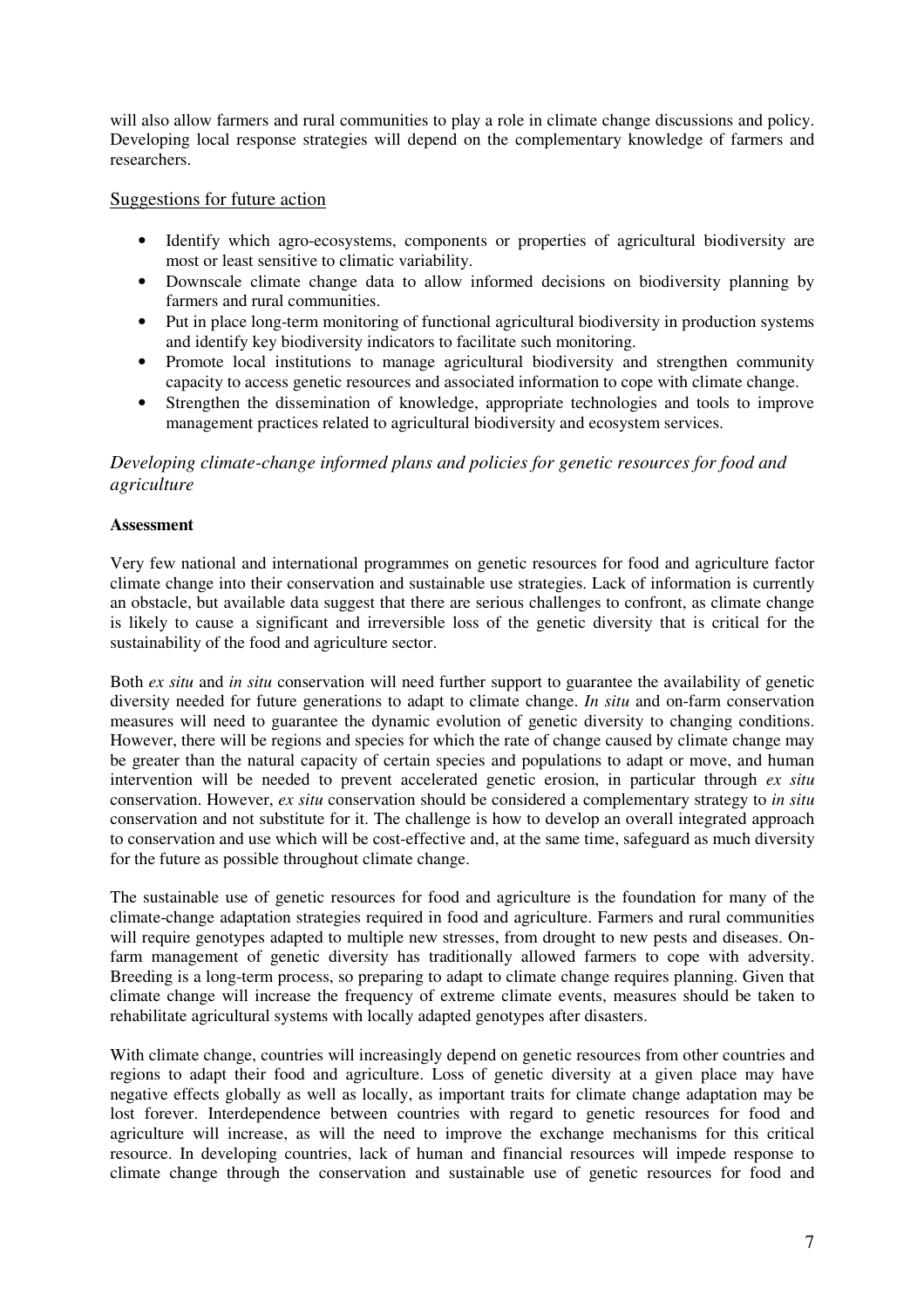agriculture. International cooperation, therefore, will be a key element of a long-term strategy to confront climate change in this field.

### Suggestions for future action

- Analyze the effects of climate change, in particular in centres of origin and diversification of genetic resources of relevance to food and agriculture, to inform national conservation strategies.
- Improve monitoring methods of genetic resources being managed *in situ*, to increase understanding of threats and vulnerability due to climate change.
- Promote the collection and *ex situ* conservation of genetic resources for food and agriculture most threatened by climate change, and most potentially useful in adaptation.
- Develop robust programmes and strategies for sustainable use of genetic resources for food and agriculture, so that breeders, farmers and rural communities can have available a wide range of genetic diversity to adapt to climate change.
- Support farmers to continue developing locally adapted genotypes through on-farm management. Improve rehabilitation strategies after climate-change related disasters to ensure that locally
- adapted genotypes are re-introduced. • Integrate climate change dimensions into the relevant international policies and programmes for the conservation and sustainable use of genetic resources for food and agriculture, and the fair and equitable sharing of the benefits arising out of their use.
- Strengthen international cooperation to build capacities in developing countries to conserve and sustainably use genetic resources for food and agriculture to respond to climate change.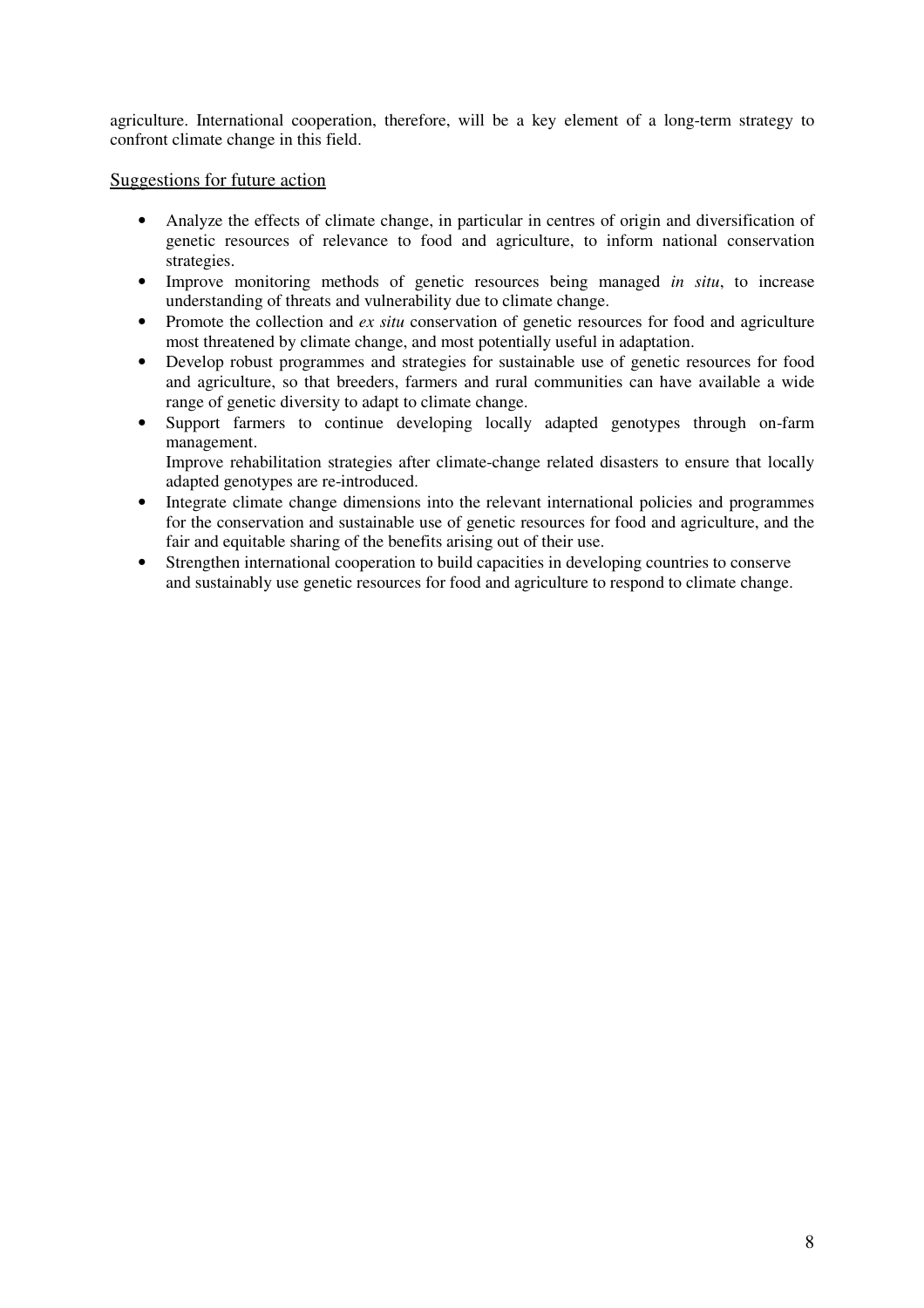Appendix 1: Loss of genetic diversity at a time of climate change

| Plant genetic<br>resources     | In the next 50-100 years, changing climatological conditions in farming systems will<br>need to be matched with adequate responsive plant germplasm. The rate of change<br>suggests that in many instances current locally available genetic material will not be<br>adapted to the new conditions, resulting in genetic erosion. Farmer communities and<br>countries will require continuous access to plant genetic resources to adapt their local<br>crops.<br>Crop wild relatives are a vital source of genetic diversity that can be used to adapt<br>crops to future needs. However, the survival of crop wild relatives themselves is<br>under threat from the impacts of climate change. Distribution modelling of wild<br>relatives of three major food security crops (peanuts, cowpea and potato) suggests<br>that by 2050:<br>16-22% of wild species will be threatened by extinction;<br>potential range size will be reduced for 97% of species with most of them<br>loosing more than 50% of their range size;<br>for one species, more than 50% of wild relatives are predicted to go extinct. <sup>6</sup><br>$\bullet$<br>Local extinctions caused by climate change of useful wild plants gathered by rural<br>communities for food, health, clothing or shelter, will have negative impacts on their<br>livelihoods. |
|--------------------------------|------------------------------------------------------------------------------------------------------------------------------------------------------------------------------------------------------------------------------------------------------------------------------------------------------------------------------------------------------------------------------------------------------------------------------------------------------------------------------------------------------------------------------------------------------------------------------------------------------------------------------------------------------------------------------------------------------------------------------------------------------------------------------------------------------------------------------------------------------------------------------------------------------------------------------------------------------------------------------------------------------------------------------------------------------------------------------------------------------------------------------------------------------------------------------------------------------------------------------------------------------------------------------------------------------------------------------------------|
| Animal<br>genetic<br>resources | Livestock diversity adds resilience to agricultural production systems. Human drivers<br>of change in agricultural systems are leading to major and rapid loss of animal<br>genetic diversity potentially putting more than one third of breeds at risk globally.<br>This is particularly worrying in case of climate change, as breed loss may lead to<br>genetic erosion of important fitness and adaptation traits.'<br>Temperature increase, with reduced precipitation in many regions, will result in<br>reduction of livestock reproduction and production as a result of heat stress. Increases<br>in the frequency of droughts, floods and disease epidemics will increase the risk of<br>losing entire breeds and populations that have a limited geographic distribution.<br>Increases in the price of feed, energy and water may force a shift to less intensive<br>management systems, requiring improvement of local low-input low-output animal                                                                                                                                                                                                                                                                                                                                                                           |
|                                | breeds.<br>Climate change is also expected to create additional challenges, such as new diseases,<br>indicating the use of genetic diversity will become more important in future breeding<br>improvement programmes.                                                                                                                                                                                                                                                                                                                                                                                                                                                                                                                                                                                                                                                                                                                                                                                                                                                                                                                                                                                                                                                                                                                    |
| Forest genetic<br>resources    | The impact of climate change on forest genetic resources will vary upon regions and<br>will be species dependent. Different biological processes will take place<br>contemporaneously: adaptation; migration and competition with existing species;<br>population decline; extinction or survival in specific ecological niches. Species<br>natural capacity to adapt will depend on their plasticity, provided by genetic diversity,<br>and on possible introgression of adapted genes via geneflow, which depends on<br>connectivity among ecosystems.<br>In many cases, the rate of natural adaptation will be slower than the rate of change<br>driven by climate shift, and human interference (conservation and sustainable use)<br>will be essential for adaptation.                                                                                                                                                                                                                                                                                                                                                                                                                                                                                                                                                              |

<sup>&</sup>lt;sup>6</sup> Jarvis, A., *et al. 2008. The effects of climate change on crop wild relatives*, Agric Ecosyst Environ.<br><sup>7</sup> FAO. 2007. *The State of the World's Animal Genetic Resources for Food and Agriculture. Rome (Italy).*